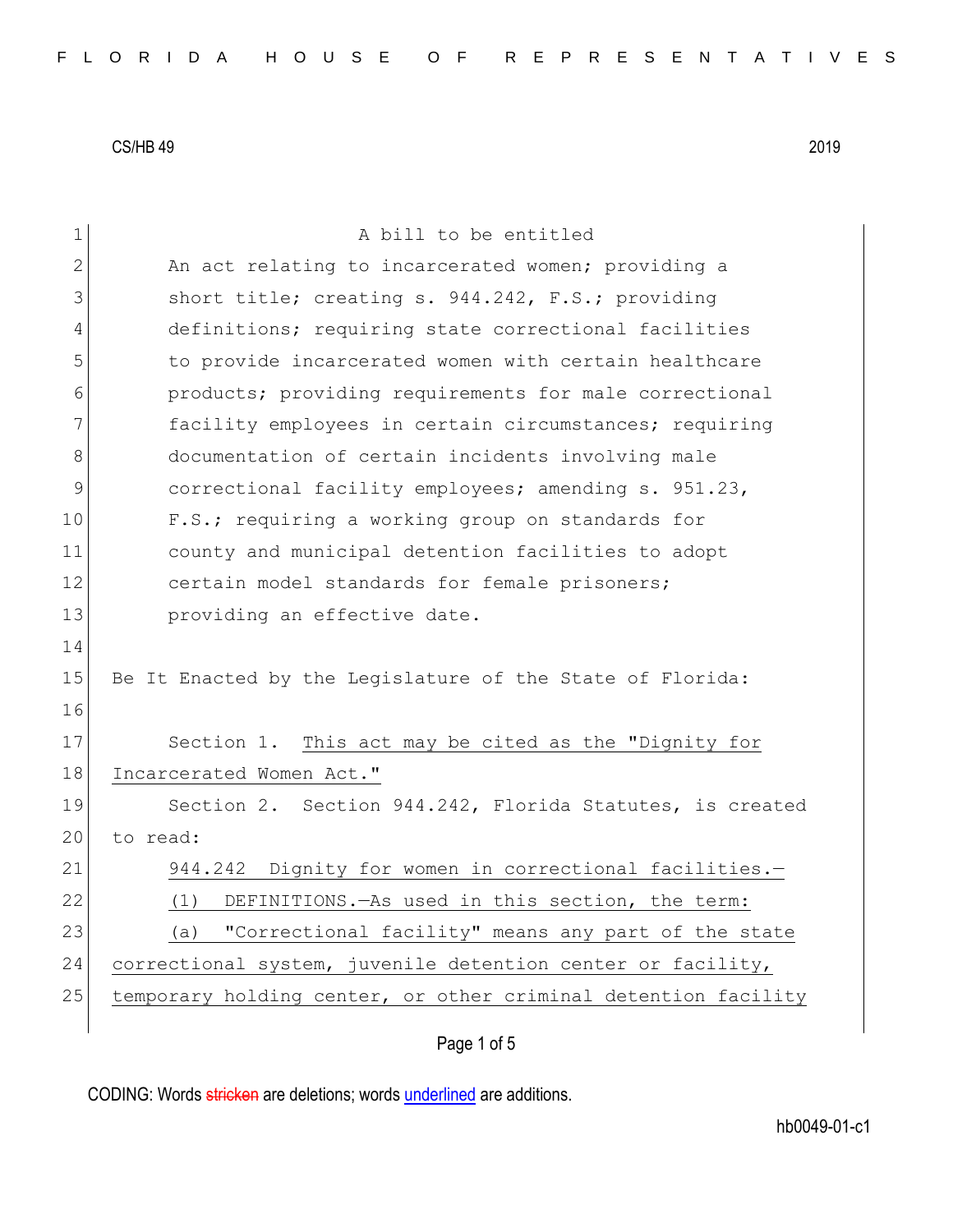| 26 | operated by or on behalf of the state where women are confined   |
|----|------------------------------------------------------------------|
| 27 | or detained. The term does not include a county detention        |
| 28 | facility as defined in s. 951.23.                                |
| 29 | "Correctional facility employee" means a correctional<br>(b)     |
| 30 | officer employed by a correctional facility.                     |
| 31 | "Healthcare products" includes the following:<br>(C)             |
| 32 | Feminine hygiene products, if needed for an active<br>1.         |
| 33 | menstrual cycle.                                                 |
| 34 | Moisturizing soap that is not lye-based.<br>2.                   |
| 35 | 3.<br>Toothbrushes.                                              |
| 36 | Toothpaste.<br>4.                                                |
| 37 | Any other healthcare product the correctional facility<br>5.     |
| 38 | deems appropriate.                                               |
| 39 | "State of undress" means not dressed or not fully<br>(d)         |
| 40 | dressed.                                                         |
| 41 | HEALTHCARE PRODUCTS. - A correctional facility shall<br>(2)      |
| 42 | make available healthcare products to each woman incarcerated in |
| 43 | the facility at no cost to the woman in a quantity that is       |
| 44 | appropriate to the needs of the woman without a medical          |
| 45 | referral. A correctional facility shall not require that a woman |
| 46 | be diagnosed with an illness to access healthcare products. A    |
| 47 | correctional facility shall make healthcare products available   |
| 48 | in common housing areas and in medical care facilities.          |
| 49 | MALE CORRECTIONAL FACILITY EMPLOYEES.-<br>(3)                    |
| 50 | A male correctional facility employee shall not<br>(a)           |
|    | Page 2 of 5                                                      |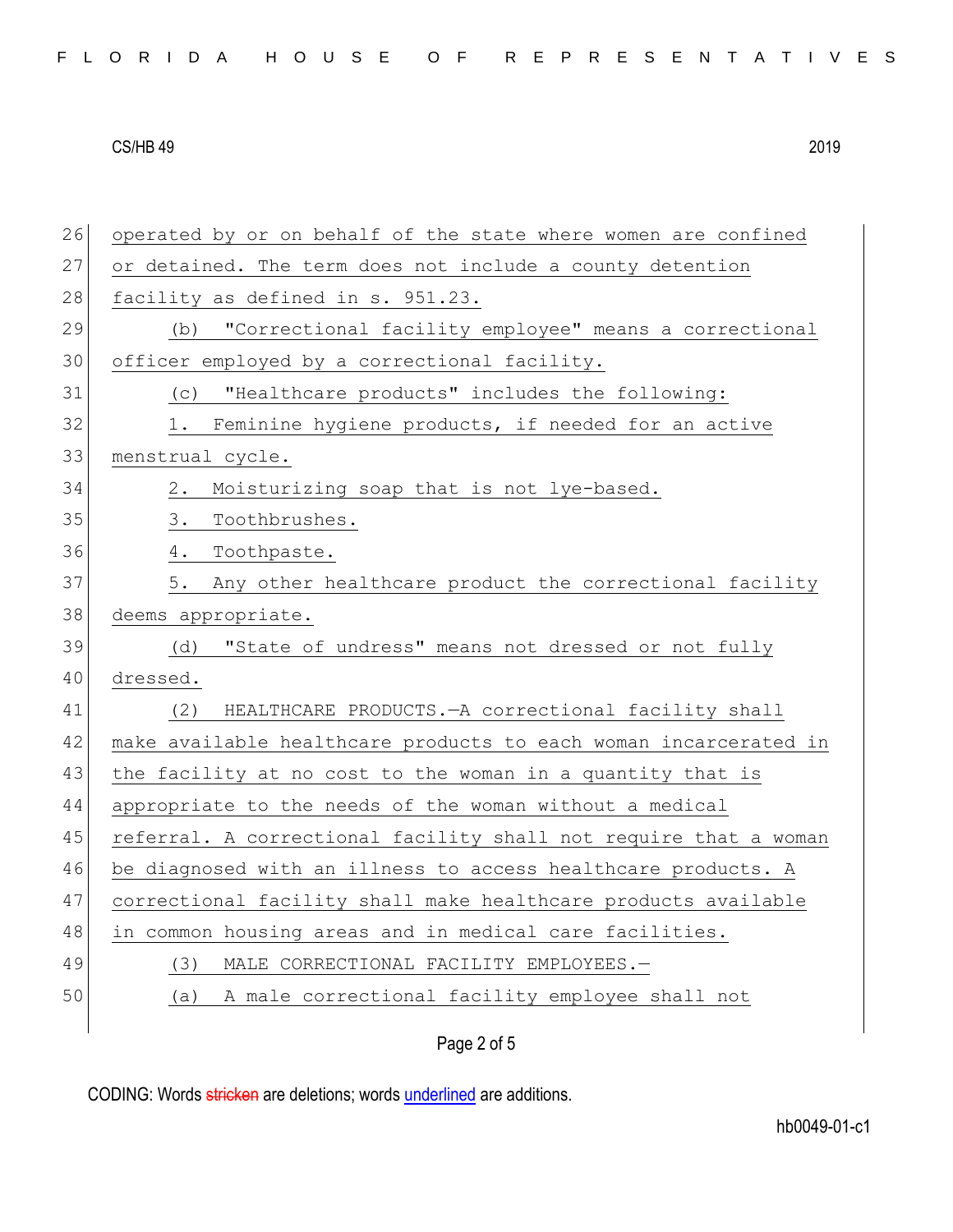| 51 | conduct a pat-down search, strip search, or body cavity search   |
|----|------------------------------------------------------------------|
| 52 | on an incarcerated woman unless she presents an immediate risk   |
| 53 | of harm to herself or others and a female correctional facility  |
| 54 | employee is not available.                                       |
| 55 | (b) A male correctional facility employee shall announce         |
| 56 | his presence upon entering a housing unit for incarcerated       |
| 57 | women.                                                           |
| 58 | (c) A male correctional facility employee shall not enter        |
| 59 | into an area of the correctional facility in which an            |
| 60 | incarcerated woman can reasonably be expected to be in a state   |
| 61 | of undress or an area where an incarcerated woman in a state of  |
| 62 | undress may be viewed, including, but not limited to, restrooms, |
| 63 | shower areas, and medical treatment areas. If a female           |
| 64 | correctional facility employee is not available or requires      |
| 65 | assistance, a male correctional facility employee may enter into |
| 66 | such an area only in the event of a medical emergency or if an   |
| 67 | incarcerated woman presents an immediate risk of harm to herself |
| 68 | or others.                                                       |
| 69 | (d) If a male correctional facility employee conducts a          |
| 70 | pat-down search, strip search, or body cavity search or enters a |
| 71 | prohibited area in an emergency situation as provided in         |
| 72 | paragraph (a) or paragraph (c), he shall document the incident,  |
| 73 | including the circumstances necessitating his actions, no later  |
| 74 | than 3 days after the incident.                                  |
| 75 | Section 3. Paragraph (a) of subsection (4) of section            |
|    | Page 3 of 5                                                      |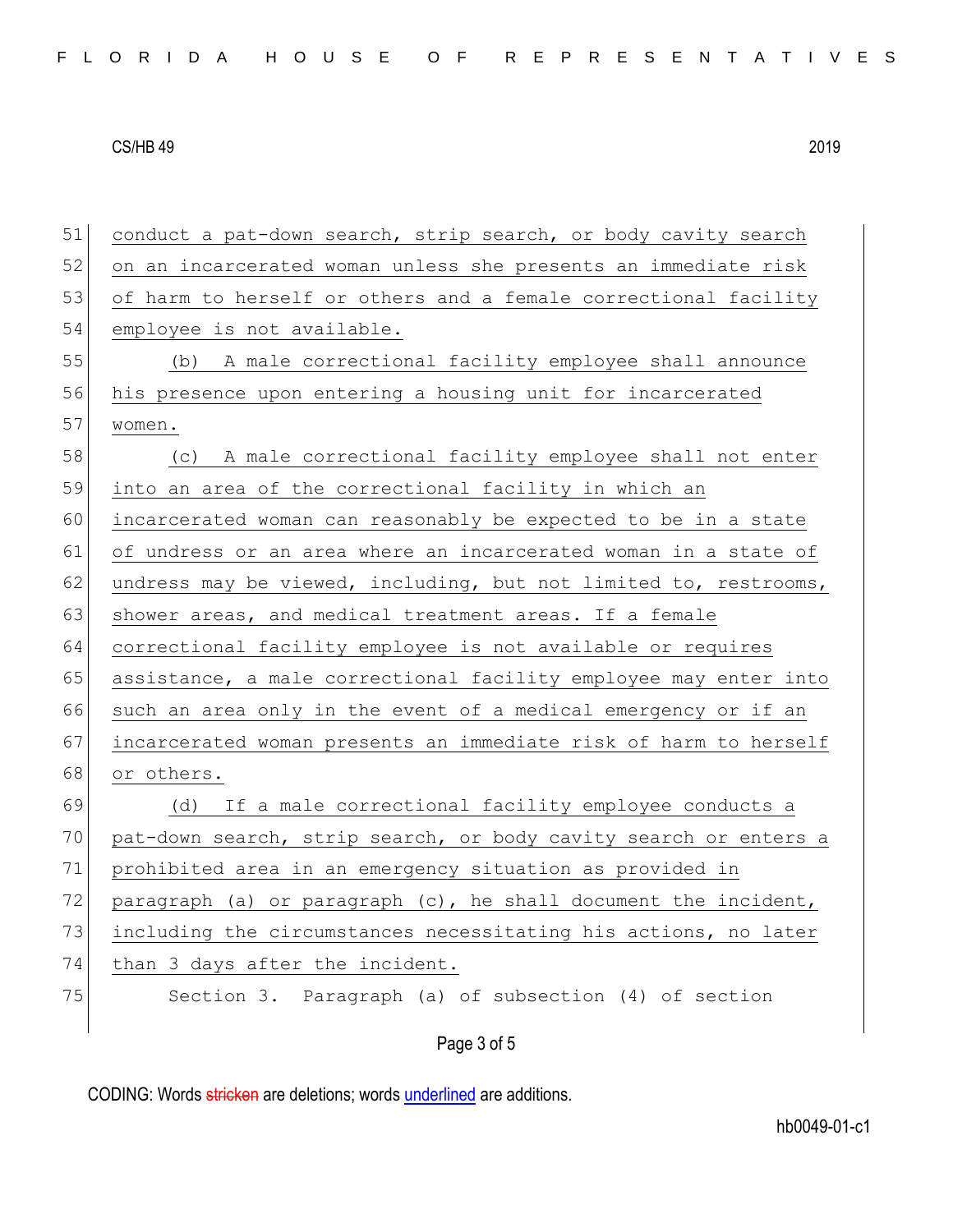76 951.23, Florida Statutes, is amended to read:

77 951.23 County and municipal detention facilities; 78 definitions; administration; standards and requirements.-

79 (4) STANDARDS FOR SHERIFFS AND CHIEF CORRECTIONAL 80 OFFICERS.-

81 (a) There shall be established a five-member working group 82 consisting of three persons appointed by the Florida Sheriffs 83 Association and two persons appointed by the Florida Association 84 of Counties to develop model standards for county and municipal 85 detention facilities. By October 1, 1996, Each sheriff and chief 86 correctional officer shall adopt, at a minimum, the model 87 standards with reference to:

88 1.a. The construction, equipping, maintenance, and 89 operation of county and municipal detention facilities.

90 b. The cleanliness and sanitation of county and municipal 91 detention facilities; the number of county and municipal 92 prisoners who may be housed therein per specified unit of floor 93 space; the quality, quantity, and supply of bedding furnished to 94 such prisoners; the quality, quantity, and diversity of food 95 served to them and the manner in which it is served; the 96 furnishing to them of medical attention and health and comfort 97 items; and the disciplinary treatment which may be meted out to 98 them.

99 c. Providing healthcare products as defined in s. 944.242 100 to female prisoners.

### Page 4 of 5